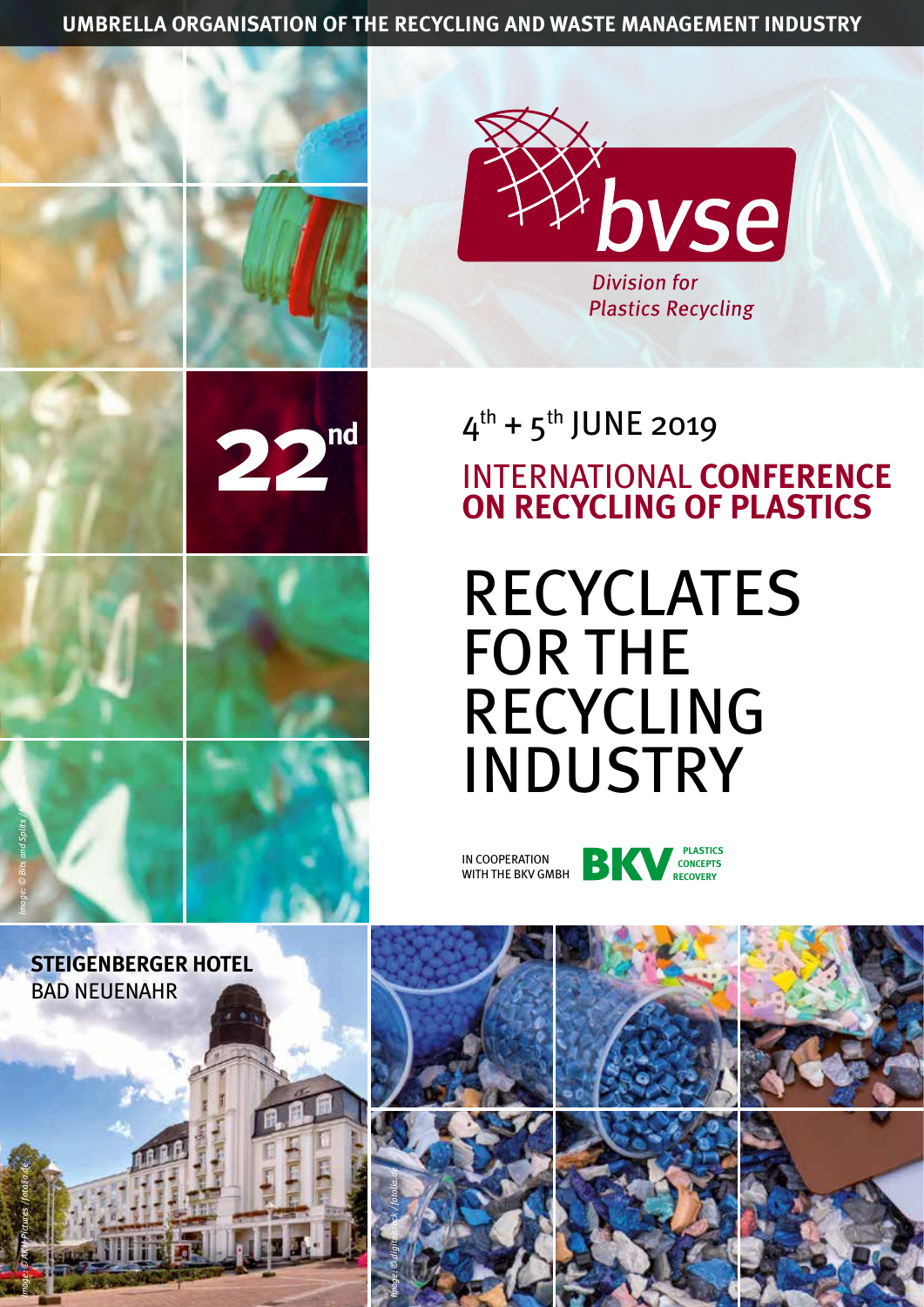PROGRAMME



## INTERNATIONAL **CONFERENCE ON RECYCLING OF PLASTICS**

### Tuesday, 4<sup>th</sup> June 2019

| Lunch                                                                                                                                            |  |  |
|--------------------------------------------------------------------------------------------------------------------------------------------------|--|--|
| <b>Division members meeting</b><br>(for byse members only, separate invitation)                                                                  |  |  |
| Recyclates for the Recycling Industry                                                                                                            |  |  |
| <b>Opening Address</b>                                                                                                                           |  |  |
| Eric Rehbock, Executive Director,<br>Federal Association for Secondary Raw Materials and Waste Management (byse),<br>Bonn/Berlin/Brussels/Munich |  |  |
| "Plastics Recycling controversial"                                                                                                               |  |  |
| Chair: Stephan Krafzik, Publisher and Editor-in-Chief<br>of the 320° online magazine, Untermeitingen                                             |  |  |
| Stefanie Mohmeyer, BASF SE, Ludwigshafen                                                                                                         |  |  |
| Dr. Michael Scriba, mtm plastics GmbH -<br>A Member of the Borealis Group of Companies, Niedergebra                                              |  |  |
| Gunda Rachut, Stiftung Zentrale Stelle Verpackungsregister, Osnabrück                                                                            |  |  |
| Thomas Fischer, Deutsche Umwelthilfe e.V., Berlin                                                                                                |  |  |
| Phillip Heldt, Gruppe Umwelt, Verbraucherzentrale Nordrhein-Westfalen, Dusseldorf                                                                |  |  |
| Dr. Henning Wilts, Wuppertal Institut für Klima, Umwelt, Energie gGmbH, Wuppertal                                                                |  |  |
|                                                                                                                                                  |  |  |

### **Tuesday, 4th June 2019, 16:00 - 18:00**

### WORKSHOP **A**

### **Science and Plastics Recycling: The Future of Plastics Recycling**

Chair: **Dr. Thomas Probst,**  Federal Association for Secondary Raw Materials and Waste Management (bvse), Bonn/Berlin/Brussels/Munich

**What science is there and what is still needed to make plastics circular? Ronald Korstanje,** The Polymer Research Platform, Eindhoven, The Netherlands

**Recycling of Carbon Fibre Reinforcement Prof. Dr. Hubert Jäger,** Technische Universität Dresden, Institute of Leightweight Engineering and Polymer Technology, Dresden

**Biological Plastics – myths and facts Dr. Stephan Kabasci,** Fraunhofer UMSICHT, Wilich

**Possibilities and Limits for Feedstock Processing of Plastics Recycling Prof. Dr. Peter Quicker,** RWTH Aachen, Faculty of Georesources and Materials Engineering, TEER, Aachen

#### **Discussion**

#### WORKSHOP **B PLASTICS CONCEPTS RECOVERY**

In cooperation with

### **100 Percent Recycling of Plastic Wastes?**

Opening Address: **Rainer Mantel,** BKV GmbH, Frankfurt a.M.

**Part 1:** 

**Recyclates – between Supply and Demand** Moderation: **Dr. Isabell Schmidt,** IK Industrievereinigung Kunststoffverpackungen e.V., Bad Homburg v.d.H.

**Opening Statement Klaus-Peter Schmidt,** Mauser Werke GmbH, Brühl

Discussants: **Klaus-Peter Schmidt,** Mauser Werke GmbH, Brühl **Klaus Wohnig,** APK AG, Merseburg **Jürgen Dornheim,** Procter & Gamble Service GmbH, Schwalbach am Taunus

**Part 2:** 

**Chemical Recycling – Prospects for more Recycling?** Presentation: **Ulrich Schlotter,** BKV GmbH, Frankfurt a.M.

**Opening Statement Dr. Ralf Burgstahler,** BASF SE, Ludwigshafen

Discussants : **Dr. Ralf Burgstahler,** BASF SE, Ludwigshafen **Dr. Dirk Textor,** bvse-FV Kunststoffrecycling, Bonn **Markus Müller-Drexel,** INTERSEROH Dienstleistungs GmbH, Köln

**Closing Words: Rainer Mantel,** BKV GmbH, Frankfurt a.M.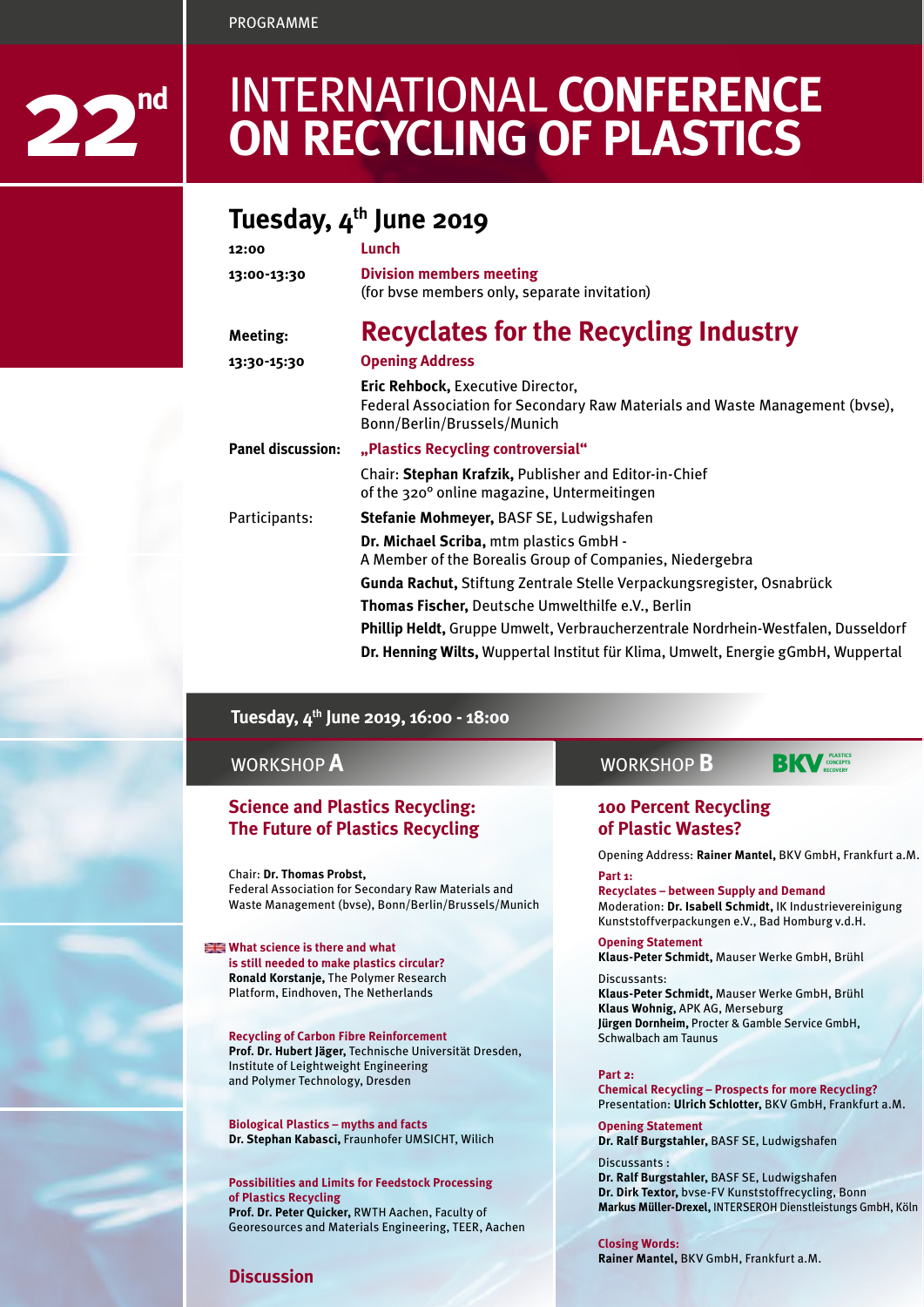

**Tuesday, 4th June 2019, 19:00 - 23:00**

# Get together Barbecue



### **Wednesday, 5th Juni 2019**

| 10:00-12:30 | <b>Working Group 'International Plastics Markets'</b><br>Chair: John Paul Mackens, Kühne + Nagel (AG & Co.) KG, Hamburg                                                                                       |  |  |  |
|-------------|---------------------------------------------------------------------------------------------------------------------------------------------------------------------------------------------------------------|--|--|--|
|             | <b>Possibilities and Restriction on the Export of Plastic Waste to China</b><br>and Southeast Asia - Alternatives to the Import Ban of the PR China<br>Dr. Ulrich Teich, Schindhelm Rechtsanwälte, Dusseldorf |  |  |  |
|             | <b>EXECUTE:</b> Shipment of Plastic Waste to Malaysia for Recycling<br>Lawrence Ong, Malaysia Plastic Recycle Association, Malaysia                                                                           |  |  |  |
|             | <b>Plastic Littering in Asia</b><br>John Paul Mackens, Kühne + Nagel (AG & Co.) KG, Hamburg                                                                                                                   |  |  |  |
|             | <b>Discussion</b>                                                                                                                                                                                             |  |  |  |
| 13:00       | Lunch                                                                                                                                                                                                         |  |  |  |

### **Wednesday, 5th June 2019, 10:00 - 12:30**

### WORKSHOP **C**

### **Plastics Product Design – an interdisciplinary Discussion**

Chair:

**Dr. Stefan Bosewitz,** Bosewitz Engineering Office, Cologne

**The Recycling of Packagings from a Consumer's Point of View Stefan Seibel,** Hahn Kunststoff GmbH, Lautzenhausen (Invitation sent)

**Criteria of the best Choice of Packing Material Michael Hahl,** Unilever Deutschland Holding GmbH, Heilbronn (Invitation sent)

**Pros and Cons of a Multilayer Film Johannes Wedi,** Bischof + Klein SE, Lengerich (Invitation sent)

**RAL Quality Assurance in Plastics Recycling Dr. Ina-Maria Becker,** Der Grüne Punkt – Duales System Deutschland GmbH, Cologne

# **On both Days: Product Exhibition + Exhibitors' Forum**